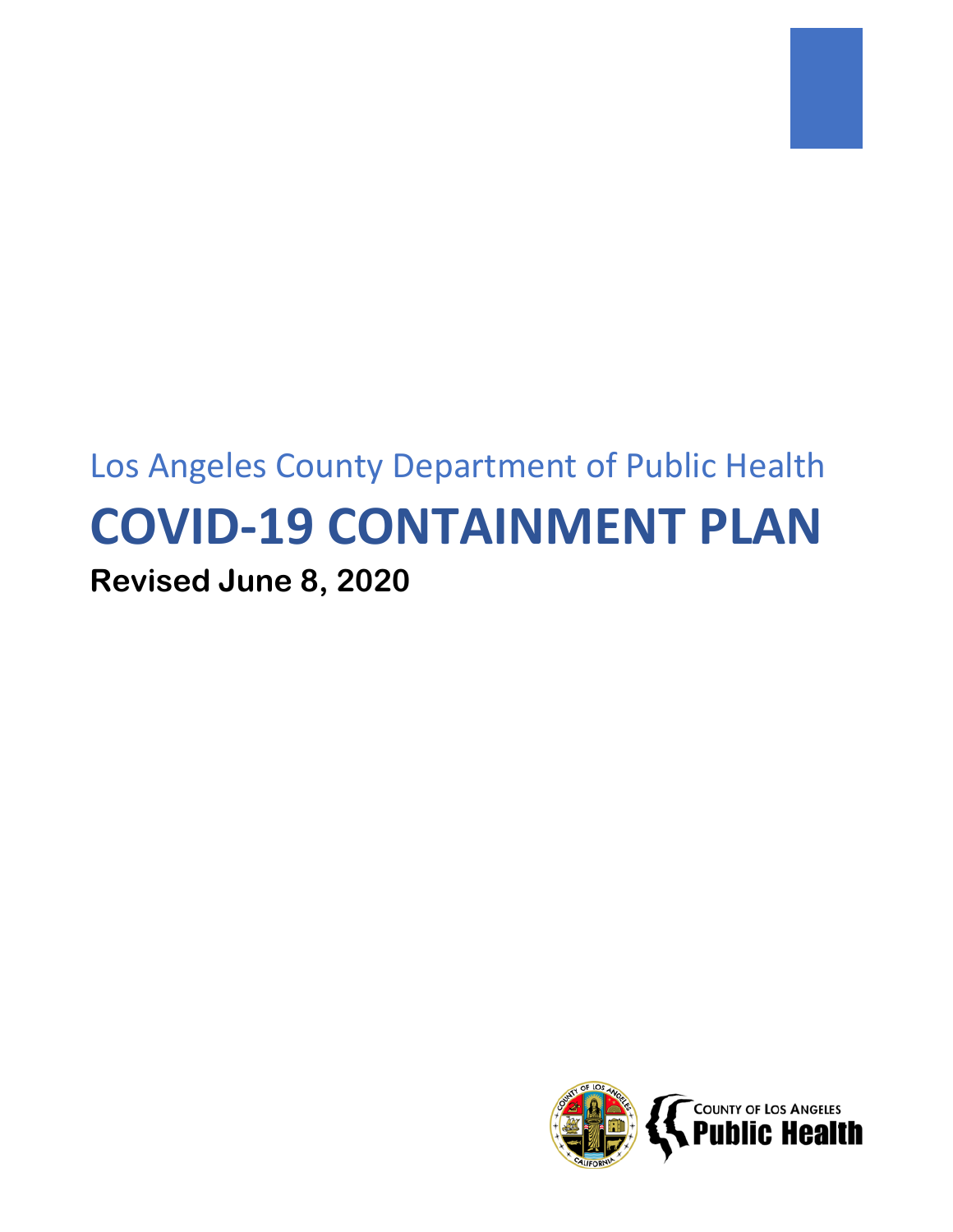## **Table of Contents**

| III. Living and Working in Congregate Settings 5 |  |
|--------------------------------------------------|--|
|                                                  |  |
|                                                  |  |
|                                                  |  |
|                                                  |  |
| VIII. Relationship to Surrounding Counties 11    |  |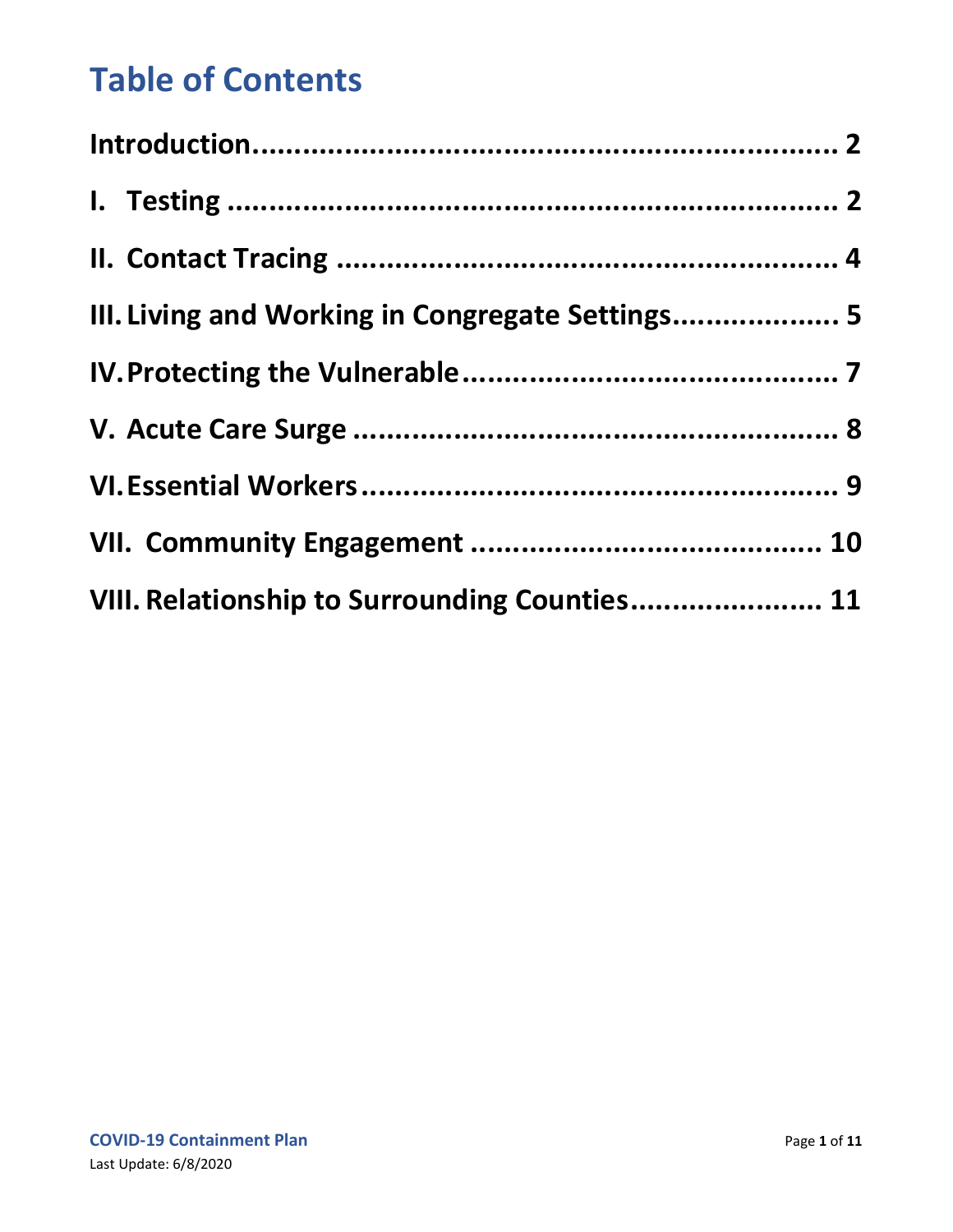## <span id="page-2-0"></span>**Introduction**

This document is an overview of the current and emerging strategies implemented by the Los Angeles County (LAC) Department of Public Health (DPH) to mitigate the impact of COVID-19 as businesses begin to open under the State of California's *Pandemic Resilience Roadmap*. Since any reopening is associated with some amount of risk, we must note that should local COVID-19 conditions warrant, in order to protect health and safety, DPH will adapt the content and timing of this plan to respond to epidemiological changes, resource constraints, and community needs.

As the State's *Pandemic Resilience Roadmap* changes over time, DPH will consult with the Board of Supervisors to ensure that we can adapt and reopen together as quickly and safely as possible under the State's order. Further, especially since COVID-19 related health data highlights the disproportionate impact this virus has on low-wage earners and racial/ethnic groups including Native Hawaiian/Pacific Islander, Latino/x, Black/African American, Asian, and undocumented communities, DPH will work closely with its partners to ensure plans and strategies address th[e Principles of Health Equity](http://publichealth.lacounty.gov/CenterForHealthEquity/PDF/Principles%20of%20Equity%20FINAL.pdf) set forth by the Board appointed LAC Community Prevention and Population Health Taskforce.

#### *Figure 1. California's Pandemic Resilience Roadmap*



(retrieved on June 3, 2020 at [https://covid19.ca.gov/roadmap/\)](https://covid19.ca.gov/roadmap/)

The LAC DPH COVID-19 Containment Plan addressed the following sections and questions outlined in the *[Variance to Stage 2 of California's Roadmap to Modify the Stay-At-Home Order](https://www.cdph.ca.gov/Programs/CID/DCDC/CDPH%20Document%20Library/COVID-19/LA-County-Attestation.pdf)* template: Testing, Contact Tracing, Living and Working in Congregate Settings, Protecting the Vulnerable, Acute Care Surge, Essential Workers, Community Engagement, and Relationship to Surrounding Counties.

#### <span id="page-2-1"></span>**I. Testing**

The Los Angeles County current 7-day average of daily testing volume is over 2.0 per 1,000 residents. The average percentage of positive tests over the last 7 days is less than 8% and declining.

Los Angeles County has developed a plan to sustain and increase testing that moves away from an early approach of quickly standing up drive-through and walk-up test sites across the County to a sustainable strategy that is integrated into the established healthcare delivery system. More specifically, by increasing the ability of community clinics and other healthcare sites to collect test samples, we increase accessibility to local clinical partners that are trusted by the community, ensure continuity and coordination of healthcare, particularly for highly impacted communities, and maximize billing for testing and lab services. Los Angeles County has advanced from initially being able to support less than 100 tests per day through its Public Health Laboratory to being able to support the collection of more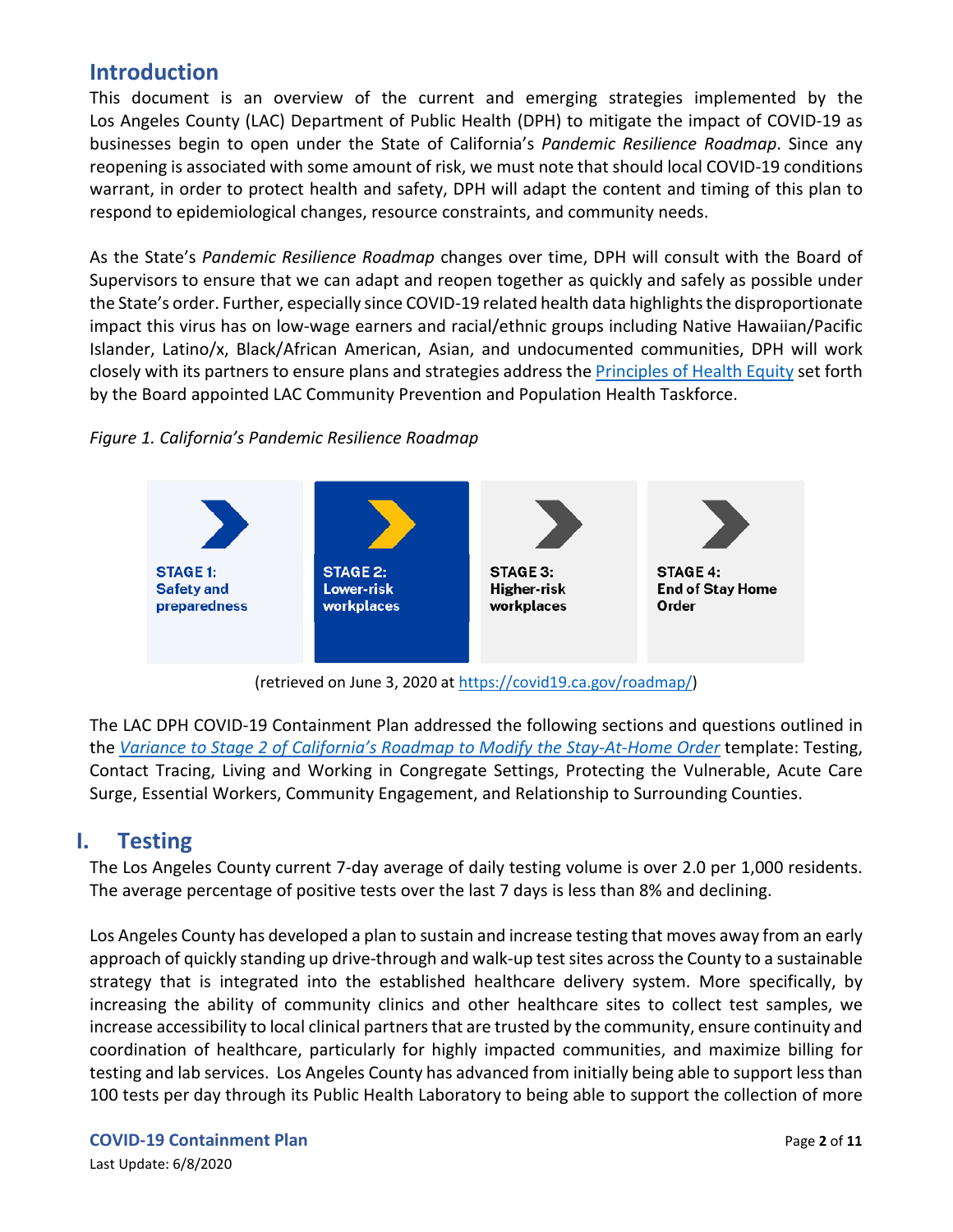than 10,000 test specimens per day collected at various sites throughout the County, supported by the County, City of Los Angeles and the State and processed by a wide range of laboratories, including the County Public Health Lab.

As of June 5, 2020, there are 73 COVID-19 testing sites available, including at some retail pharmacies, hospitals, local community clinics, and other community sites, many of which are located in highly impacted communities. More broadly, this means that a testing site is within a 15-minute drive of every member of the community. All sites are listed, and links to make appointments are available online at [https://covid19.lacounty.gov/testing/.](https://covid19.lacounty.gov/testing/) This webpage also includes data on the utilization of testing services through a weekly LA County COVID-19 Community Testing Dashboard produced by the County Department of Health Services (DHS). It also includes links to testing information from Public Health, i.e., data reported electronically by laboratories, and information produced by the cities of Long Beach and Pasadena, which have independent health departments. Of note, DPH, DHS, and the City of LA have worked closely together to standardize the data collected at COVID-19 testing sites, which facilitates richer data analysis and reporting that depicts the areas of success and further improvement for various populations. Further work is being done to determine how best to collect data in ways that are significant and meaningful to community members while feasible for medical providers and labs (e.g., data related to sexual orientation and gender identity (SOGI) and disaggregated race/ethnicity).

Beyond testing, community-based testing sites are important because they offer recognizable and trusted places LAC residents can turn to during a time of need. Efforts are currently underway to determine how best to leverage community-based partners' expertise including knowledge of community needs/preferences and local resources to increase awareness and use of existing sites among diverse racial/ethnic populations and low-wage earners while collaborating beyond testing to make needed linkages to healthcare and supportive resources at the point of service while also providing culturally and linguistically responsive case management services to patients who test positive.

Despite evident progress in ensuring access, barriers to testing remain. In light of factors that limit the number of tests that can be performed (e.g., availability of test swabs, media (the liquid used to store the specimens), test reagents, and laboratory capacity), DHS and DPH continue abiding by state guidance for testing which prioritizes testing "for medical evaluation of persons with symptoms of COVID-19 as well as…to prevent and control the spread of COVID-19."[1](#page-3-0) Specifically, DHS and DPH prioritize and refine protocols to test populations who are at higher risk of infection and/or severe illness and death due to COVID-19, including hospitalized patients, individuals with symptoms consistent with COVID-19, symptomatic and asymptomatic healthcare workers, symptomatic first responders, and individuals in essential occupations, and residents and employees in long-term-care facilities and other congregate settings when needed to prevent disease transmission and to control outbreaks. Collaboration is key to conduct this type of resource intense testing effectively. For example, as of June 4, 2020, DPH, the Department of Health Services (DHS), and the City of Los Angeles have worked together to test all residents and staff at 244 skilled nursing facilities (77%) across Los Angeles County and are scheduled or are in the process of conducting testing at 71 additional facilities. Continuous coordination is necessary to make sure outbreak and testing protocols are understood and implemented in a standardized fashion across Los Angeles County.

<span id="page-3-0"></span>**COVID-19 Containment Plan Page 1 of 11 Page 1 of 11** <sup>1</sup> California Department of Public Health.<https://www.cdph.ca.gov/Programs/OPA/Pages/NR20-114.aspx>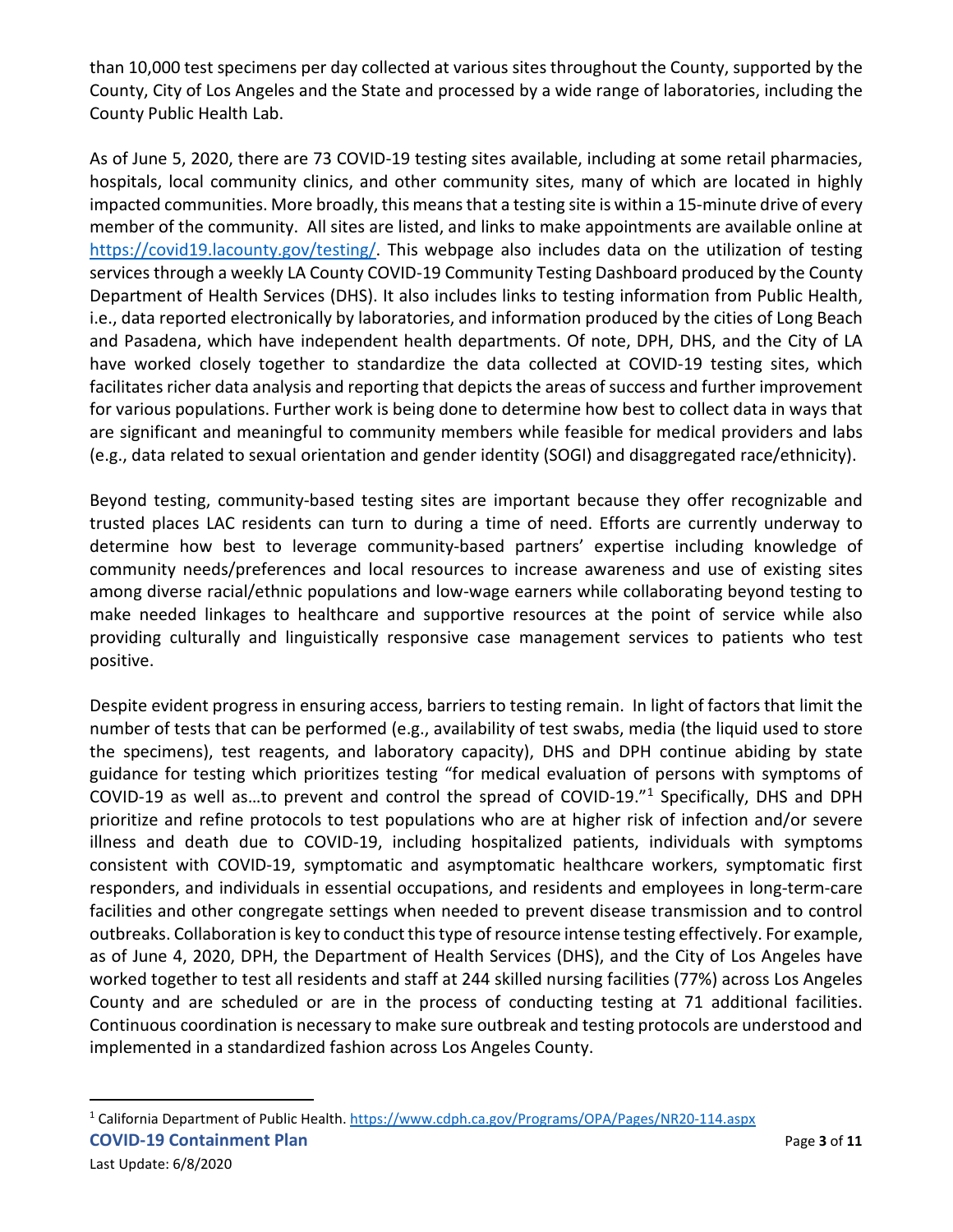Both the City and County of Los Angeles have established multiple contracts with local laboratories to support and expand needed testing capacity. These laboratories have been closely reviewed to assure they have been granted Emergency Use Authorization (EUA) for the tests they are using and to ensure that they are complying with all reporting requirements. This approach has greatly increased the availability of tests. DHS continues working with labs to ensure reasonable turnaround times to minimize the number of asymptomatic people who may be positive in the community and unknowingly transmitting the virus to others. Additionally, since contact tracing is not initiated until a lab specimen is confirmed positive, lab results must be promptly reported.

LAC Public Health has developed a surveillance plan that includes a virtual network of sentinel surveillance laboratories, a series of seroprevalence surveys, as well as expanded surveillance testing in Skilled Nursing Facilities.

#### <span id="page-4-0"></span>**II. Contact Tracing**

Contact tracing is a state-mandated function of local health departments. In Los Angeles County, the Department of Public Health is responsible for this function. DPH maintains a team of personnel who conduct case investigation and contact tracing in the management of various communicable diseases, such as COVID-19. When conducting contact tracing, DPH works to identify every person who has been in close contact with a confirmed case to interview, educate, and quarantine those that have been exposed to prevent further transmission of the disease. In the absence of a vaccine or effective treatment for COVID-19, isolation of those who are infected (cases) and quarantine of those who have been in contact with a case (contacts) are the most effective public health tools available.

| <b>Interview each</b><br>case                                                                      | <b>Interview</b><br>contacts &<br>offer guidance             | <b>Isolate or</b><br>quarantine                                                                                                                                                                               | <b>Monitor</b><br>contacts for<br>symptoms                                                                                                                                                                                 |
|----------------------------------------------------------------------------------------------------|--------------------------------------------------------------|---------------------------------------------------------------------------------------------------------------------------------------------------------------------------------------------------------------|----------------------------------------------------------------------------------------------------------------------------------------------------------------------------------------------------------------------------|
| Interview each case, elicit a<br>list of close contacts, and<br>provide education and<br>guidance. | Interview contacts and<br>provide education and<br>guidance. | Issue a health officer order<br>to the case to require<br>isolation for a minimum of<br>10 days after symptom<br>start or the date of the<br>specimen collection with<br>positive results if<br>asymptomatic. | Conduct passive daily<br>monitoring for symptoms<br>for 14 days after the last<br>day of exposure and<br>attempt to have at least<br>two telephonic interviews<br>with the contact during the<br>14-day quarantine period. |
|                                                                                                    |                                                              | Issue a health officer order<br>to the contact to<br>quarantine for 14 days<br>after the last day of<br>exposure to the case.                                                                                 | If symptoms appear during<br>the quarantine period, the<br>contact is considered a<br>presumptive case and is<br>managed accordingly.                                                                                      |

#### **An Overview of the Contact Tracing Process**

There are currently 1,739 trained contract tracers available throughout the County, comprised of staff from the LAC DPH (1035), other LAC departments (588), and from the cities of Long Beach and Pasadena (116 total). Staff redirected to conduct contact tracing duties have been selected because they have already been cleared through the Live Scan (fingerprinting) Clearance process required for onboarding new staff and volunteers, possess an understanding of local community needs (e.g., work

#### **COVID-19 Containment Plan Page 4** of **11**

Last Update: 6/8/2020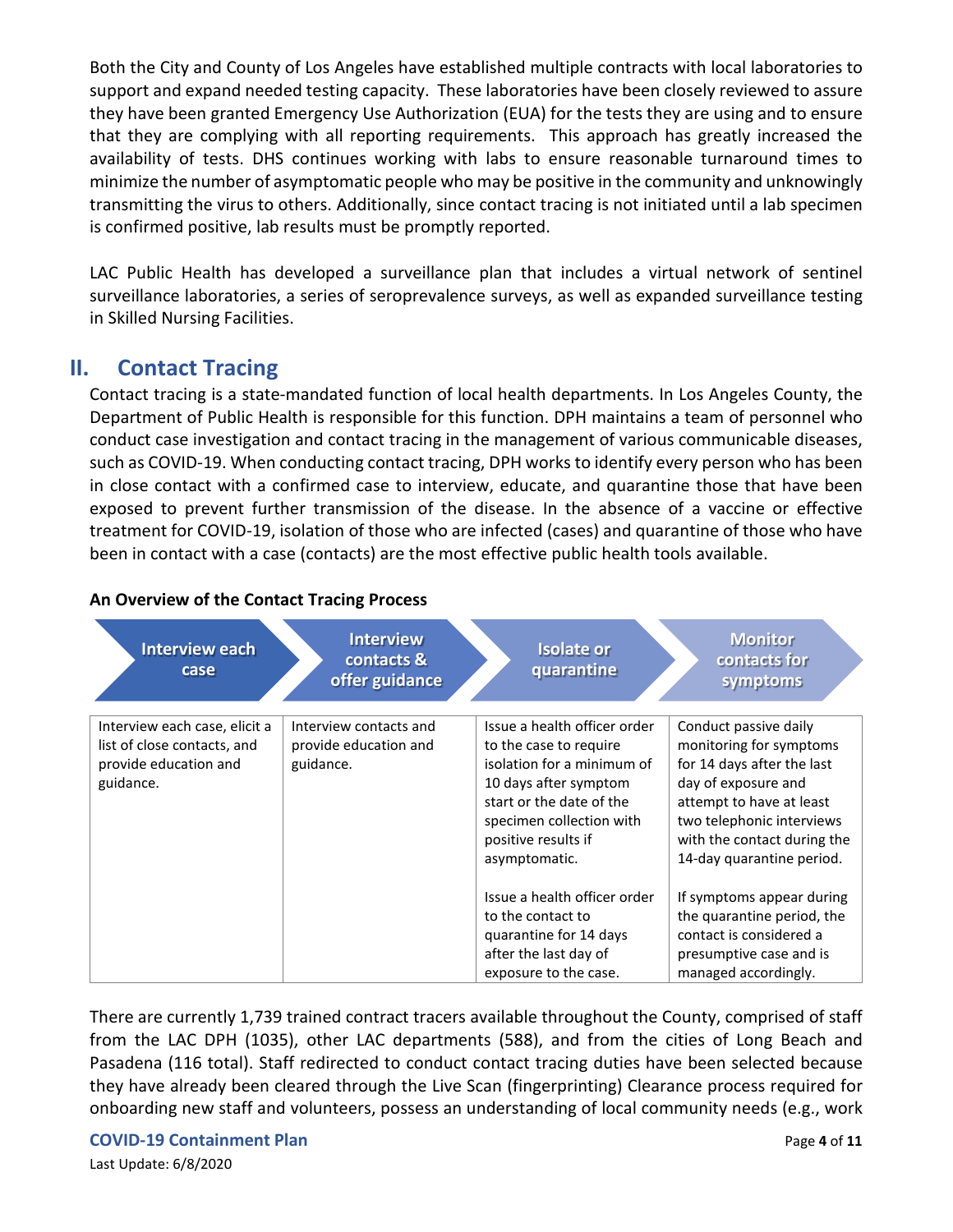in local libraries), and possess a suite of specialized skills, such as interviewing and to the extent possible, bilingual ability. Contact tracers also participate in training, which includes the legal mandates regarding protecting the privacy of health information.

DPH recently received supplemental Epidemiology and Laboratory Capacity (ELC) Enhancing Detection funding from the Centers for Disease Control and Prevention (CDC) in the amount of \$289 million for the enhanced detection, response, surveillance, and prevention of COVID-19. This funding will support contact tracing and other core functions, including surveillance, enhanced lab capacity, electronic reporting, and testing activities. DPH will have 30 months to expend all funds. DPH is working with the CEO and DHS to submit budget forms to the CDC. As workplans for the ELC grant take shape and as other funding and partnership opportunities arise, LAC will work with local clinics and communitybased organizations who have expressed great interest in collaborating to bolster the contract tracing work in terms of racial/ethnic and language congruence of those interacting with cases and their contacts; providing in-language, local linkages to healthcare and supportive resources; and training and employing local residents who have lost their jobs during this pandemic.

If not well controlled as the County reopens businesses and group activities, DPH anticipates an ongoing rise in the number of confirmed COVID-19 cases that will reach or exceed 2,500 new confirmed cases a day. To prepare for this need, in addition to redirecting DPH and LAC staff to contact tracing duties, DPH continuously seeks additional support from local partners and state and federal resources in preparation for potential future waves of new cases. Further, DPH can activate several entities who have expressed interest in serving as volunteer contact tracers, including nursing and medical schools and the Peace Corps. As workplans take shape, further exploration and partnership is needed with local community-based partners who have expressed interest in exploring paid opportunities for recently unemployed workers and/or those who have trusted relationships in and reflect the racial, ethnic, and linguistic diversity of local neighborhoods, including community health workers and gang interventionists.

For individuals who are suspect or confirmed COVID-19 cases and cannot safely isolate at home, the County has established [medical sheltering.](https://covid19.lacounty.gov/medical-sheltering/) [Medical sheltering](https://covid19.lacounty.gov/medical-sheltering/) sites provide full wraparound services, including 24-hour clinical and mental healthcare services, as well as care coordination (e.g., case management, discharge planning). We continue to work with LAC residents who have been economically impacted by COVID-19 by referring them to supportive resources and benefits available via our County Departments (e.g., Department of Public and Social Services, Office of Emergency Management, Office of Immigrant Affairs, Department of Business and Consumer Affairs) and community partner entities (e.g., 2-1-1, food delivery services, food banks).

## <span id="page-5-0"></span>**III. Living and Working in Congregate Settings**

While risk factors for severe illness and death from COVID-19 continue to be evaluated and confirmed, data show that people living in congregate living facilities, in particular nursing homes and long-term care facilities, are at highest risk for severe illness. Public Health has prioritized collaboration with various congregate settings, including correctional facilities, shelters for people experiencing homelessness, and skilled nursing facilities (SNFs) to prevent and mitigate the spread of COVID-19.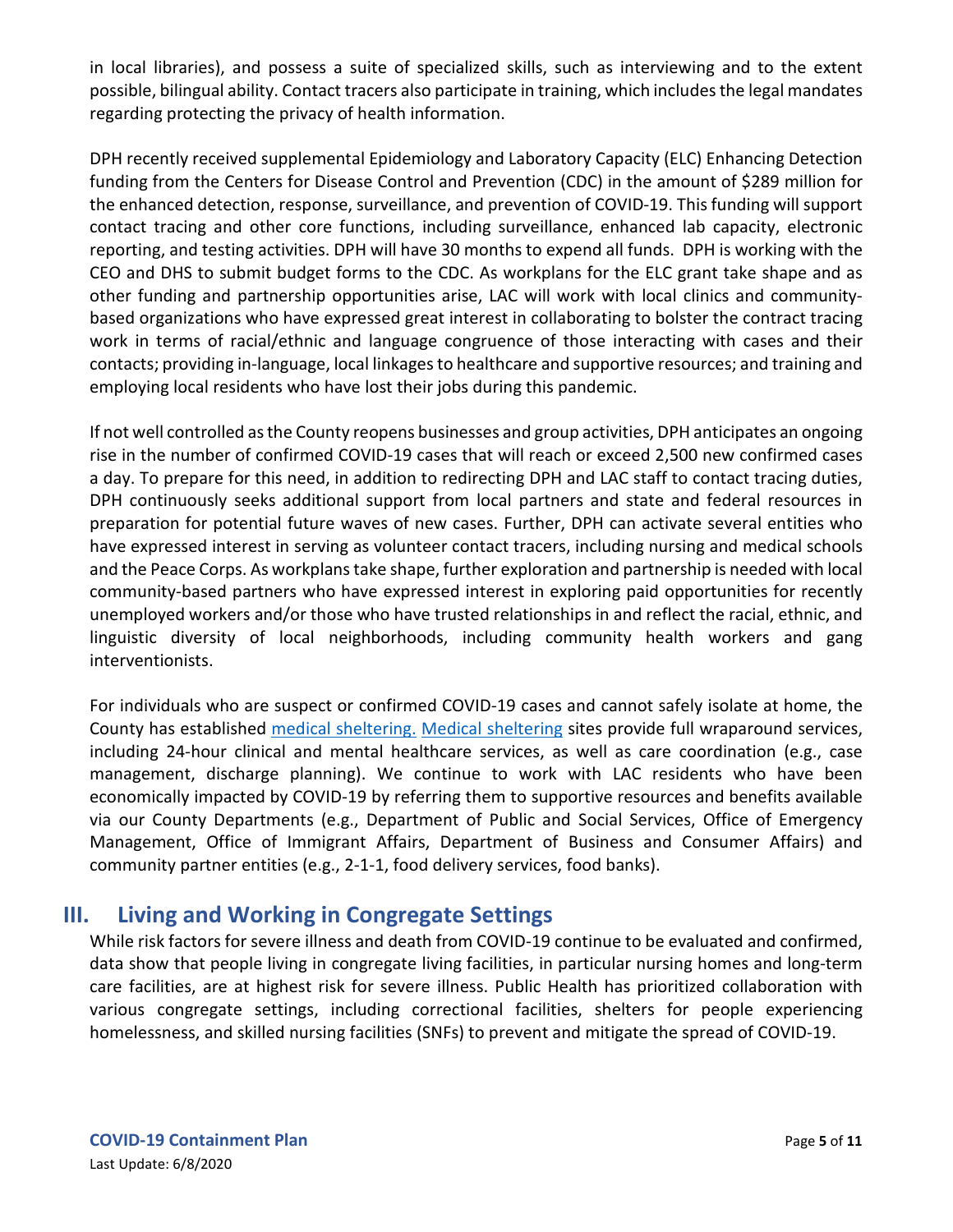There are five correctional institutions in LA County. Correctional institutions located in Los Angeles County, estimated populations, and their COVID-19 case rate are as follows:

| <b>Correctional Institution</b>      | <b>Estimated Population</b> | <b>COVID-19 Case Rate</b> |  |
|--------------------------------------|-----------------------------|---------------------------|--|
| Federal Correctional Institution -   | 587                         |                           |  |
| <b>Metropolitan Detention Center</b> |                             |                           |  |
| Juvenile Detention                   | 606                         | 1.65%                     |  |
| California State Prison, Los Angeles | 3188                        | 3.98%                     |  |
| Los Angeles County Jail              | 12000                       | 7.1%                      |  |
| Federal Correctional Institution -   | 1118                        | 65.1%                     |  |
| <b>Terminal Island</b>               |                             |                           |  |

LAC DPH notifies receiving congregate facilities of the COVID-19 status of the person being transferred and DPH is notified when individuals released from correctional institutions are transferred to a congregate facility.

There are 322 shelters and interim housing sites with a total of 14,686 beds for people experiencing homelessness. Across these shelters, 983 beds are available to safely isolate suspect or confirmed COVID-19 cases and to safely quarantine exposed individuals. These sites also have some ability to cohort individuals, with limitations mainly based on their physical structure (room set up, number of bathrooms, etc.). DPH has provided technical assistance on how shelters can use their space optimally to minimize transmission risk within their specific settings. LAC also has approximately 400 beds located in hotels, motels, and other congregate facilities that are solely dedicated for medical sheltering.

SNFs have been the hardest hit in the County with the largest number of COVID-19 cases and high mortality rates. Infection control, universal source control (such as the use of masks and face coverings), and physical distancing remain the mainstays to reduce the risk of COVID-19 transmission in SNFs. In addition, Public Health is now also using [facility-wide testing](http://publichealth.lacounty.gov/acd/docs/nCOVMassTestingStrategies.pdf) as a supplemental tool to prevent or reduce the size of outbreaks in SNFs. When a single or small number of people with symptoms are diagnosed with COVID-19, facility-wide testing has identified many other infected residents and staff with either no symptoms or mild symptoms. Based on testing results, Public Health will recommend a variety of infection control strategies based on how many residents are infected and where they are located within the facility. Infected staff are either excluded from work or, if there are critical staffing needs, allowed to work only with infected residents and other infected staff.

Public Health's highest priority for facility-based testing is medically vulnerable persons in congregate settings, primarily SNFs and also in homeless shelters. The aim is to better manage facility outbreaks as well as to mitigate community transmission.

Sufficient testing capacity is available to conduct a thorough outbreak investigation at each of these facilities. In places where an outbreak has been identified, DPH investigates the site and works with the site administrators to complete testing and determine the next actions for rapid infection control, including isolation and quarantine of individuals, based on test results. A specific testing plan is then tailored to the size and layout of the facility and resident movements within the facility.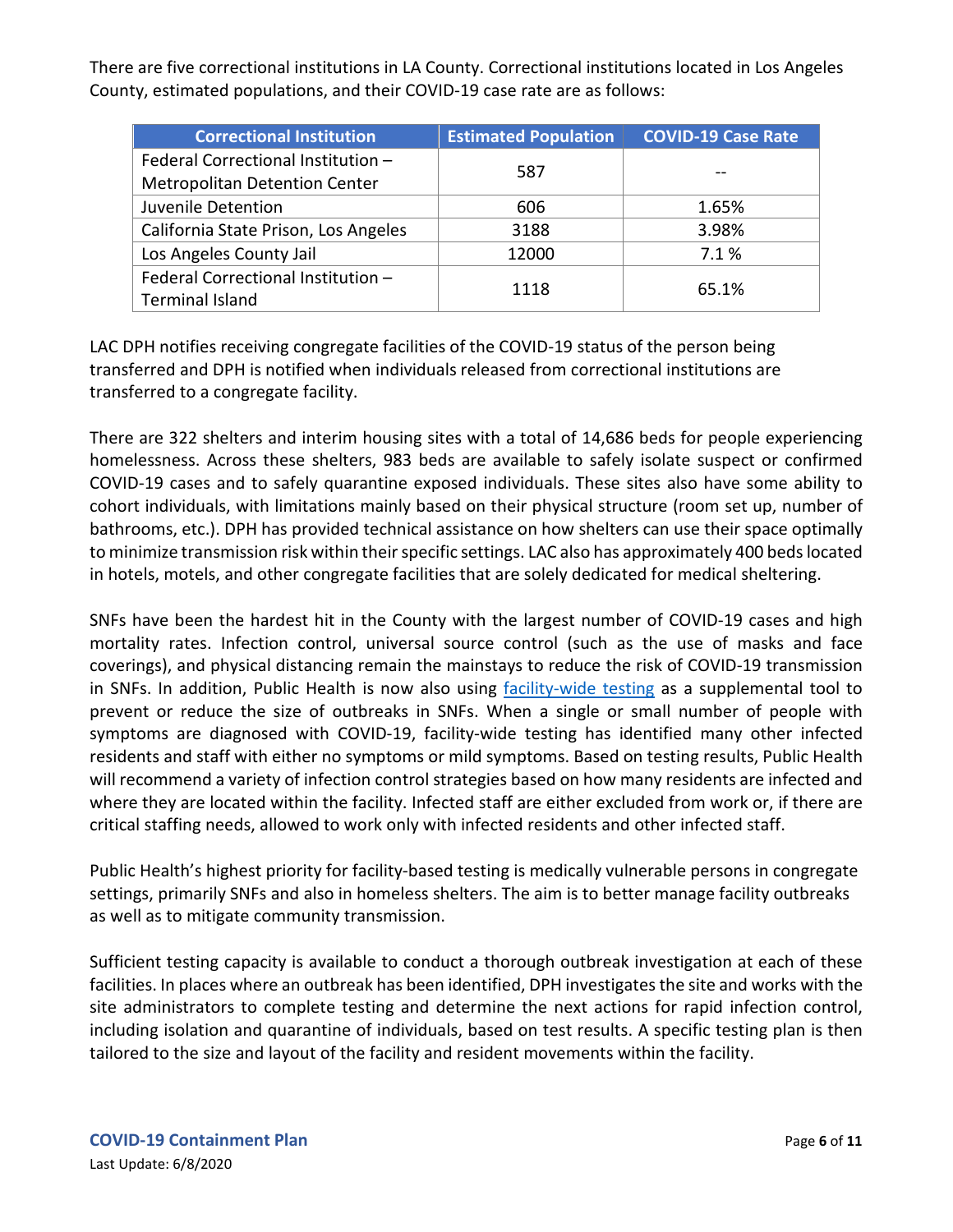DPH also offers infection control-related [protocol](http://www.ph.lacounty.gov/acd/procs/b73/B73Index.htm) and [guidance](http://www.publichealth.lacounty.gov/media/Coronavirus/guidances.htm#congregate-living) for a variety of settings, including correctional facilities, shelters, residential substance use settings, and others. In addition, DPH is continuously working to secure additional deliveries of personal protective equipment (PPE) supplies from state and national stockpiles and supply chains and prioritizes their distribution to facilities as they are received. A DPH contact has also been identified to serve as a liaison to shelters to help address questions and issues related to the availability of PPE.

The healthcare workforce who are exposed to or test positive for COVID-19 has access to hotel rooms for quarantine and isolation. These rooms are offered through the California Office of Emergency Services' [Hotels for Healthcare Workers](https://www.travelstore.com/sites/default/files/cal_oes_hotels_for_hc_workers_04092020.pdf)  [program.](https://www.travelstore.com/sites/default/files/cal_oes_hotels_for_hc_workers_04092020.pdf)

Our long-term care facilities have varying levels of the different types of personal protective equipment (PPE) and provide regular survey reports on the status of their supplies. Strategies for optimizing critical PPE have been shared with all healthcare facilities, and a list of PPE vendors is posted on the DPH website.

<span id="page-7-0"></span>Facilities in the County, including skilled nursing facilities, have access to and have used staffing agencies if staff shortages occur.



#### **IV. Protecting the Vulnerable**

Upon issuing a report that described the disproportionality of COVID-19 cases and deaths among people of color and people who live in areas with high rates of poverty, the Department of Public Health issued a document titled *[Strategies for Addressing COVID-19 Disparities in Health Outcomes Among](http://publichealth.lacounty.gov/docs/RacialEthnicSocioeconomicDataCOVID19.pdf)  [Highly Impacted Populations](http://publichealth.lacounty.gov/docs/RacialEthnicSocioeconomicDataCOVID19.pdf)* which outlined the following nine strategies for addressing these inequities:

- 1) Increasing access to testing
- 2) Integrating testing with care coordination
- 3) Ensuring access to potential treatment at accessible sites
- 4) Facilitating access to supportive resources
- 5) Continuing to support policies that alleviate the burden of COVID-19 and promote more equitable investments in highly impacted communities
- 6) Conducting outreach, education, and engagement, and including community voices in response and recovery plans
- 7) Conducting deeper and more inclusive data collection, analysis, and reporting
- 8) Ensuring sustainable and culturally responsive contact tracing and tracking
- 9) Developing tailored communications and strategies that address the need for language access

Currently, much of the work done is focused on ensuring sufficient testing in communities with high rates of poverty, other social vulnerabilities, as mapped in the [CDC's Social Vulnerability Index](https://svi.cdc.gov/Documents/CountyMaps/2016/California/California2016_Los%20Angeles.pdf) and the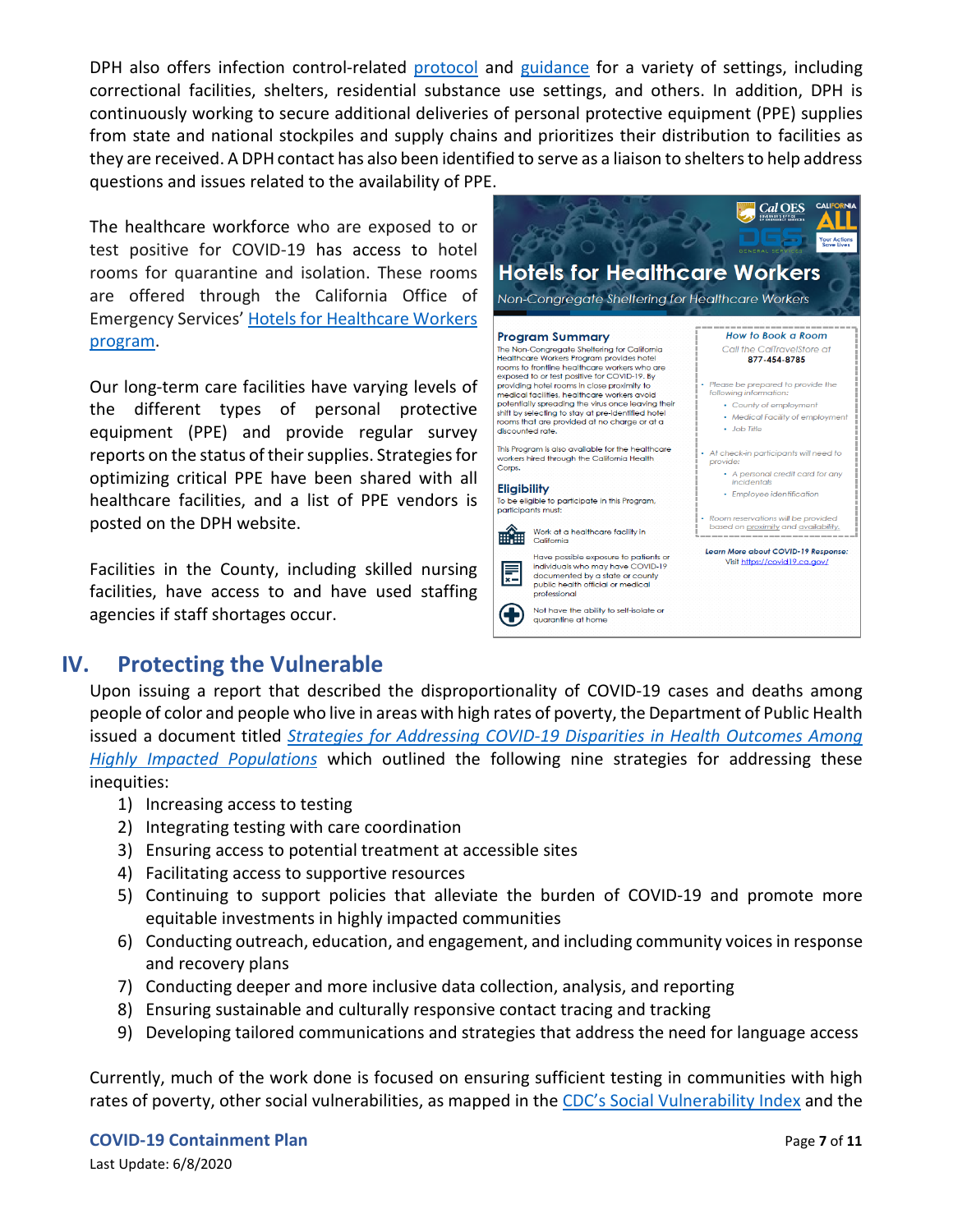Public Health Alliance's [Healthy Places Index,](https://healthyplacesindex.org/about/) and higher-risk due to congregate living settings, including prisons and shelters. As the COVID-19 testing lead, DHS' work to expand testing within its Ambulatory Care Network and by partnering with Federally Qualified Health Centers (FQHCs) aims to integrate COVID-19 testing with healthcare services better. We are also meeting regularly with local health plans and local clinical professional organizations to understand and problem solve issues related to scarcity in testing supplies, personal protective equipment, availability of healthcare services beyond testing, and other supportive services, such as transportation, which may affect the ability to diagnose and provide early care and treatment of COVID-19.

Conversations with local committees and taskforces that who serve American Indian or Alaska Native, Asians, Latino/Latinx, African Americans, Native Hawaiians, and Pacific Islanders have also highlighted ways to strengthen and amplify existing community supports (e.g., [food](https://covid19.lacounty.gov/food/) and [eviction support\)](https://dcba.lacounty.gov/noevictions/) and communications tailored to specific audiences. We understand that everyone does not have reliable access to the internet or may prefer getting their information from other trusted sources and channels, including television and radio. To ensure we widely disseminate our key messages, each day, we work with the LAC's Joint Information Center to provide a media briefing that is broadcast on local news channels and to offer updates in English, Spanish, and Armenian. Once a week, we also offer media updates in Korean and Chinese. More can be done to effectively collaborate with a larger pool of ethnic media and other community-preferred and trusted communication channels.

We are also collaborating with partners like The California Endowment (TCE), who recently purchased radio spots on stations that have predominantly African American audiences. We worked with several partners, including our own County Health Officer and a local faith-based leader, to develop 30-second spots that will be aired on these radio stations throughout June. The California Endowment will also purchase spots on other preferred media channels for Asian American/Pacific Islander and Latino/x audiences. Through this partnership, we can refine messages to address the cultural, linguistic, and other needs expressed by disproportionately impacted communities.

For those with disabilities and others requiring home services, these services have been allowed to continue with modifications to limit the spread of COVID-19 during the provision of these services. Telehealth continues to be promoted and provided by healthcare providers, even as healthcare facilities began to offer more preventive and essential care.

#### <span id="page-8-0"></span>**V. Acute Care Surge**

Daily tracking of hospital capacity, including hospital and intensive Care Unit (ICU) census, ventilator availability, and surge capacity, is tracked by the County DHS using data from the California Department of Public Health COVID-19 Tracking Tool in association with the California Hospital Association and the ReddiNet HAvBED COVID-19 Hospital Daily Assessment Poll Data. DHS posts this information in its COVID-19 Dashboard available online: [http://dhs.lacounty.gov/wps/portal/dhs.](http://dhs.lacounty.gov/wps/portal/dhs)

Los Angeles County hospitals have substantial capacity to meet the current number of COVID-19 positive patients and the ability to surge above 60% of their normal capacity. Eighty hospitals operating in the County participate in the Hospital Preparedness Program (HPP), which has provided enhanced disaster planning, preparedness, and equipment. DHS, DPH, and the Emergency Medical Services (EMS) Agency consistently monitor and communicate with the licensed acute care facilities throughout the County.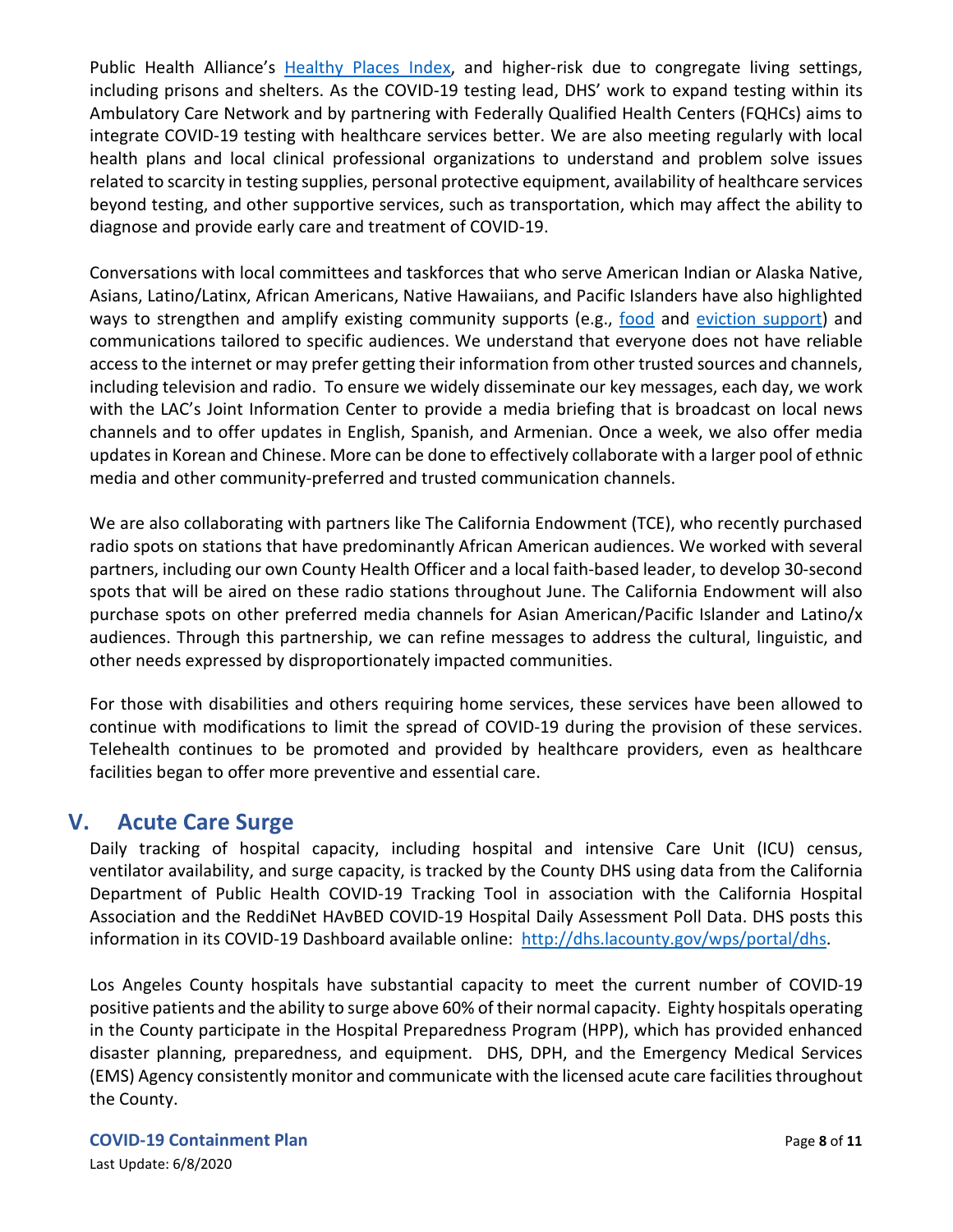The hospital bed capacity for the 70 9-1-1 receiving hospitals is tracked by EMS. Though COVID-19 admissions have consistently decreased since mid-April 2020, some of the hospitals recently experienced an uptick in numbers following the Memorial Day weekend, which is being closely monitored. At this time, data demonstrate excess bed capacity throughout the system with the ability of the hospitals to surge, if necessary. The 70 9-1-1 receiving hospitals have a total licensed non-ICU bed capacity of 17,000 and the ability to surge within the hospital is an additional 11,400. Their ICU bed capacity of 2,500 can be surged to 4,069. There are 2,320 ventilators within the hospital system and an additional 3,211 that could be brought into use as needed.

In addition to the surge capacity within the facilities, hospitals have identified areas for non-traditional beds and care, such as tent structures, hardshell mobile facilities, and areas such as out-patient surgical centers. By following their disaster plans, hospitals recently demonstrated their ability to rapidly create surge capacity. In a follow-up discussion with the hospitals, there is agreement that the recent experience has enabled them to rapidly repeat and re-institute processesto create capacity as needed. The Disaster Resource Center (DRC) program established in Los Angeles County, allows hospitals and the EMS Agency to support each other and move, loan and share equipment and supplies. ReddiNet, an established system of communication between hospitals and the EMS Agency, allows hospitals to communicate needs and handle EMS 9-1-1 ambulance transports, allowing for emergency department personnel to regroup and adjust to the demands of incoming patients.

Through the experience of treating COVID-19 patients, hospitals have changed processes and locations of care to conserve personal protective equipment and staff utilization of PPE. Hospitals are procuring most PPE through their regular vendors. When necessary, they request limited amounts of specific PPE through the Medical/Health Operational Area Coordinator (MHOAC). Additional PPE sources continue to come online. Policies for screening and testing patients and staff have been put into place. Patients are triaged and directed to areas of care for symptomatic and asymptomatic areas to limit patient and employee exposure. Hospitals have expanded their capacity to cohort patients in ICU, telemetry, and wards.

Staffing expansion is addressed through cross-training existing staff, reallocation of staff from closed departments, new hires, registry, and reactivation of retired employees. Hospital systems have the ability to move staff, equipment, and supplies to sister facilities experiencing a greater impact.

DPH provides technical assistance on infection control matters, such as implementing universal masking, and has also issued guidance to hospitals regarding surge planning, PPE, and monitoring healthcare personnel, all of which can be accessed here:

<http://publichealth.lacounty.gov/acd/ncorona2019/healthfacilities.htm>

## <span id="page-9-0"></span>**VI. Essential Workers**

More than 50,000 food and retail-related establishments exist across Los Angeles County. Workers at these establishments are at higher risk of COVID-19 infection because they have more contact with the public and continue to circulate among others. A large proportion of essential workers is comprised of diverse persons, including people of color and LGBTQ+ populations. In Los Angeles County, the risk of spread is compounded by the fact that in order to decrease the burden of housing costs and facilitate family caregiving, 21% of essential workers live in overcrowded homes.

#### **COVID-19 Containment Plan Page 9** of **11**

Last Update: 6/8/2020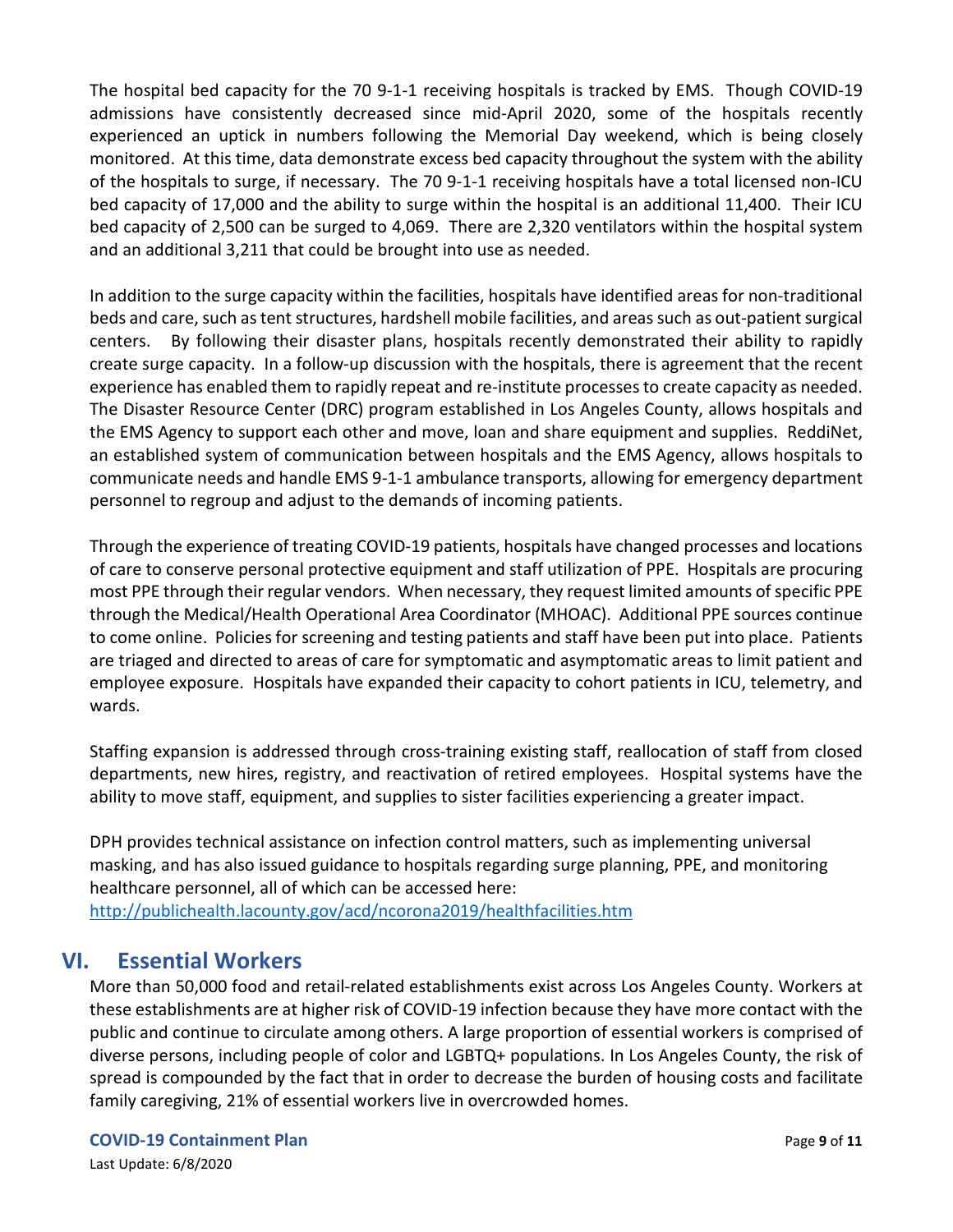All essential and newly reopened businesses are required to implement and post the County Social (Physical) Distancing protocols at all public entrances to the facility. The protocols incorporate requirements for physical distancing, hand hygiene, and supplies to support it, wearing of face coverings for source control, measures to ensure infection control including cleaning and disinfection, signage instructing those experiencing symptoms (cough or fever) not to enter, and strategies to limit the number of people in the facility as well as to support physical distancing within the facility.

Public Health has developed sector-specific Social (Physical) Distancing Protocols and related educational materials in various languages to help different types of businesses safeguard the health of its employees and customers while they reopen. A complementary training has been developed to help businesses understand and use the protocols, including materials they can use to train their employees. Partnerships are currently underway to have local cities and, possibly, community-based entities conduct more in-language outreach and education to employees and owners of businesses located in highly impacted communities to implement these public health directives effectively. Community partners have also expressed interest in self-certification programs like those implemented by other jurisdictions, including the "Customer Protection Standards" self-reporting program by the [Delaware Division of Small Businesses.](https://business.delaware.gov/coronavirus/covid-19-customer-protection-standards/) Although enforcement efforts have strongly focused on outreach and education, in the event citations are issues, some community partners are also interested in exploring diversion options in lieu of citations, especially for small businesses in highly impacted communities.

Public Health investigates outbreaks that occur at worksites (3 or more positive cases identified within a 14-day period). Workers with documented or suspected COVID-19 infection will be required to isolate, and other workers who have been exposed will be required to quarantine at home. Public Health also recommends targeted testing of exposed workers as a strategy to assure that workers with asymptomatic infection are appropriately isolated and as a means to identify additional contacts. Public Health also addresses infection control and the safety of worksites through on-site inspections. DPH also operates a Customer Call Center where businesses and members of the public can report complaints.

You can find LAC DPH guidance and information for essential workers and workplaces here: [http://www.publichealth.lacounty.gov/media/Coronavirus/guidances.htm#business.](http://www.publichealth.lacounty.gov/media/Coronavirus/guidances.htm#business)

## <span id="page-10-0"></span>**VII. Community Engagement**

LAC DPH has appointed high-level DPH staff as liaisons for external stakeholders, local leaders, and other County Departments. Liaisons engage with assigned agencies and groups regularly to provide public health guidance and updates on health officer orders and resource documents. External stakeholder groups include Early Childcare and Education (K-12), Colleges and Universities, Healthcare, Congregate Living Facilities, Public Safety Agencies, Chambers of Commerce, Retail Businesses, Hotels, Restaurants, Ticketed Event Venues, Television and Film, Faith-Based Organizations, Community Based Organizations, Airports and Transit, Homeless Services Providers, and others. Regular telebriefings are offered to stakeholder groups to provide situational updates and Q and A sessions. DPH hosts focus group discussions to obtain input from stakeholder groups in developing practical guidance documents for numerous settings in five main areas:

1) policies and practices to protect the health of employees,

**COVID-19 Containment Plan Page 10** of **11** 

Last Update: 6/8/2020